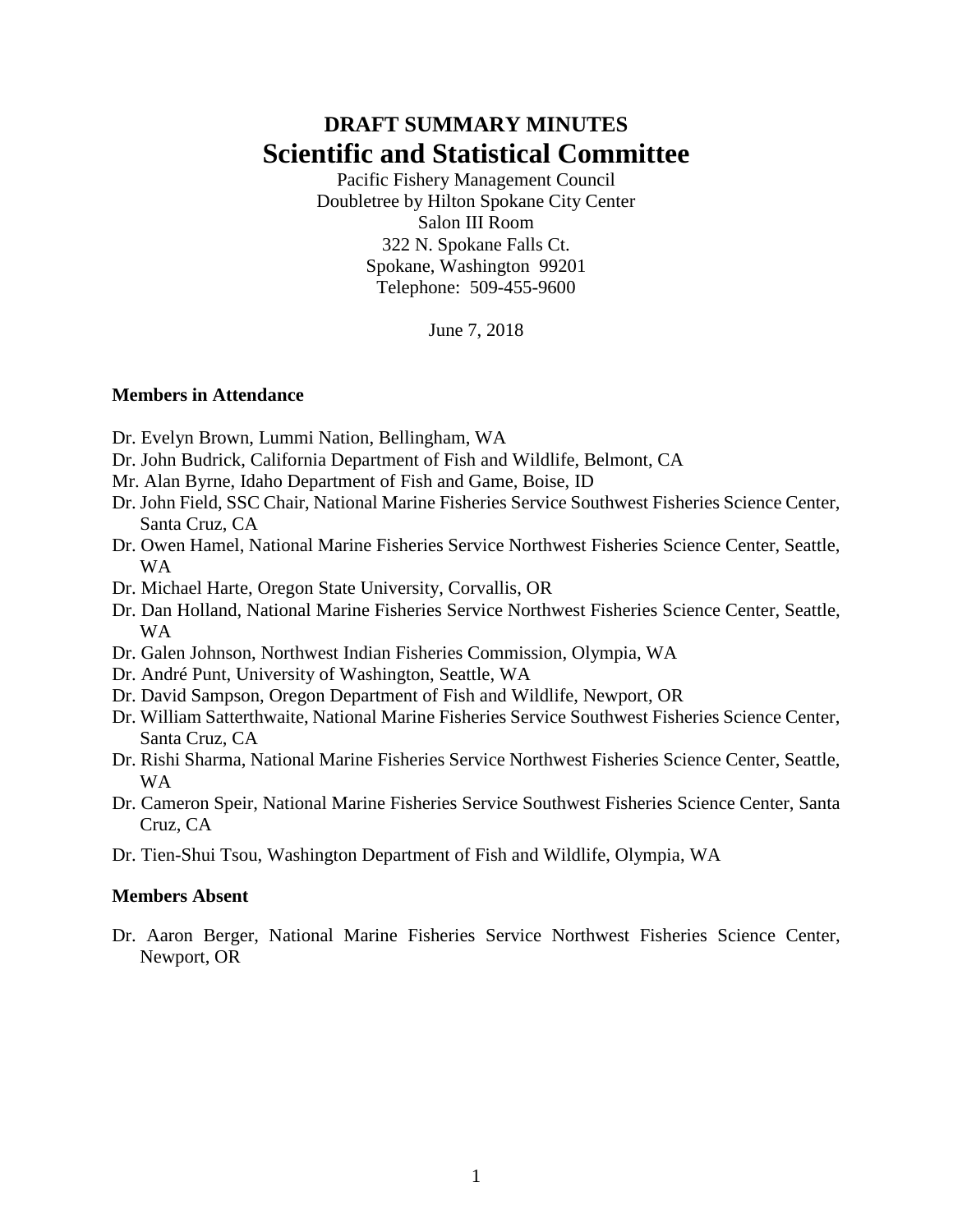| <b>SSC Recusals for the June 2018 Meeting</b> |               |  |  |  |  |
|-----------------------------------------------|---------------|--|--|--|--|
| <b>SSC Member</b>                             | <b>Reason</b> |  |  |  |  |
| None.                                         |               |  |  |  |  |

# *A. Call to Order-SSC Administrative Matters*

John Field called the meeting to order at 0800. Mr. Chuck Tracy briefed the SSC on some new national science initiatives that were discussed at the recent CCC meeting. There is the initiative to improve scientific information used for decision-making. There was also a discussion on improving the national Research and Data Needs prioritization process. There is a strong desire to make this process work at a regional and national level by using these criteria for funding research through the Saltonstall-Kennedy program and other funding sources.

Mr. Tracy provided the agenda overview and the Council's expectations for the SSC at this meeting. He brought up future workload tasks for which the SSC should start planning.

# *E. Groundfish Management*

3. Final Action on Stock Assessment Plans and Terms of Reference (TOR) For Groundfish and Coastal Pelagic Species

Dr. Jim Hastie briefed the Scientific and Statistical Committee (SSC) on considerations for prioritizing groundfish stock assessments in 2019 and 2021 and the potential schedule for stock assessment review (STAR) panels. The SSC also discussed the proposed changes to the three Terms of Reference (TOR) for stock assessment, rebuilding analyses, and methodology reviews (Agenda Item E.3, Attachment 3, Supplemental Revised Attachment 4, and Attachment 5).

#### **Stock Assessment Plans for the 2019 Assessment Cycle**

At the March Council meeting, the Council identified a preliminary list of stocks for benchmark assessment in 2019 including sablefish, cowcod, cabezon in Oregon and California, longnose skate, big skate, gopher rockfish (potentially including black and yellow rockfish in a single assessment as a complex) and Dover sole. The SSC endorses the assessment of these species with the exception of Dover sole. Due to substantial time and staff commitments for ageing, the SSC agrees with the proposal by the National Marine Fisheries Service Northwest Fisheries Science Center (NMFS NWFSC) in Attachment 1 to move the consideration of a Dover sole assessment to the 2021 assessment cycle.

In place of the Dover sole assessment, Pacific cod or southern yellowtail rockfish could be assessed in 2019. Due to the expectation of additional age data, the SSC recommends conducting a benchmark southern yellowtail rockfish assessment, to be combined with the sablefish review panel, and developing a data poor or data-moderate assessment of Pacific cod. The SSC reviewed and supports the proposed STAR panel schedule for review of full assessments in 2019 provided in Attachment 1.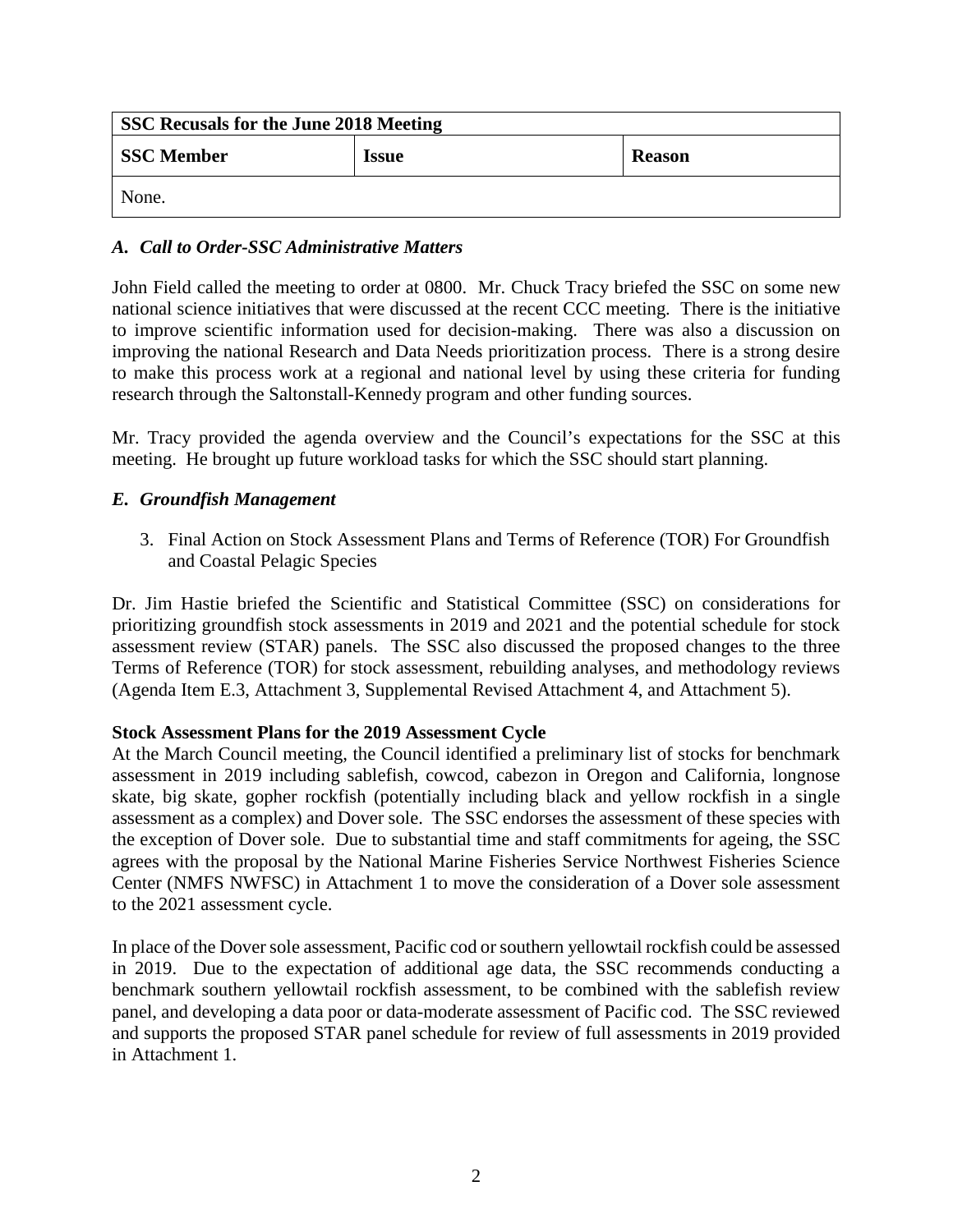Update assessments proposed for 2019 include petrale sole and widow rockfish; however, the NWFSC advises that only one can be completed due to limited ageing capacity. As the petrale sole index from the NMFS trawl survey indicates an increasing trend in 2017 for most areas, this may indicate less urgency for an update in 2019. Additional research regarding the ecosystem drivers of recruitment will also be available for potential use in a full assessment in 2021. The SSC recommends prioritizing an update of the widow rockfish assessment in 2019, given age data from the trawl fishery is available. The SSC recommends a full assessment of petrale sole in 2021. The Council identified vermilion and sunset rockfish (as a complex with two assessment areas), brown rockfish, copper rockfish, quillback rockfish, bank rockfish, black rockfish (previously with three assessment areas) and Pacific cod as candidate species for full assessments in 2021. Brown rockfish was inadvertently excluded from the list of species in Attachment 1. If Pacific cod is assessed in 2019, NMFS has indicated the potential for two additional full assessments to be conducted, which could include either lingcod (with two assessment areas) or petrale sole and Dover sole. Lingcod was last assessed in 2017, although age composition data were excluded due to technical considerations that could be addressed in a full assessment in 2021. These potential improvements to the lingcod assessment should be weighed against the need for a new assessment of Dover sole and the aforementioned potential advancements to the petrale sole assessment.

The Council will need to identify stocks for catch-only projections and catch reports for consideration, at the September Council meeting. The SSC recommends a catch report be produced for yelloweye rockfish in 2019.

# **Revisions to the Terms of Reference**

The SSC discussed revisions to the Terms of Reference (TOR) for stock assessments, rebuilding analyses, and methodology reviews (Agenda Item E.3, Attachment 3, Supplemental Revised Attachment 4, and Attachment 5). The methodology review TOR is largely unchanged. The SSC endorses the proposed changes to the rebuilding and methodology review TORs with the following two changes. Regarding the revisions to the rebuilding analysis TOR:

- On page 7, proposed language indicating "the rebuilding analyses should assume full ACL removals" should be revised to "the rebuilding analyses should assume, as a default, full ACL removals", as there are instances where alternative values may provide a more reasonable assumption.
- On page 7, the statement, "Rebuilding analyses need to include the model and parameter uncertainty in the stock assessment" should be revised to, "The rebuilding analyses need to include uncertainty from multiple models or parameter uncertainty where practicable and justify exclusion of known uncertainties."

The SSC was informed of some substantial proposed changes to the stock assessment TOR from NMFS NWFSC and forthcoming comments from the GMT. The SSC requests additional time to consider these comments and provide subsequent revisions to the stock assessment TOR. At present, no agenda items are scheduled at the September Council meeting to provide an opportunity for further review other than a Methodology Review agenda item or a separate agenda item. Alternatively, the Council may delegate finalization of the stock assessment TOR to the SSC.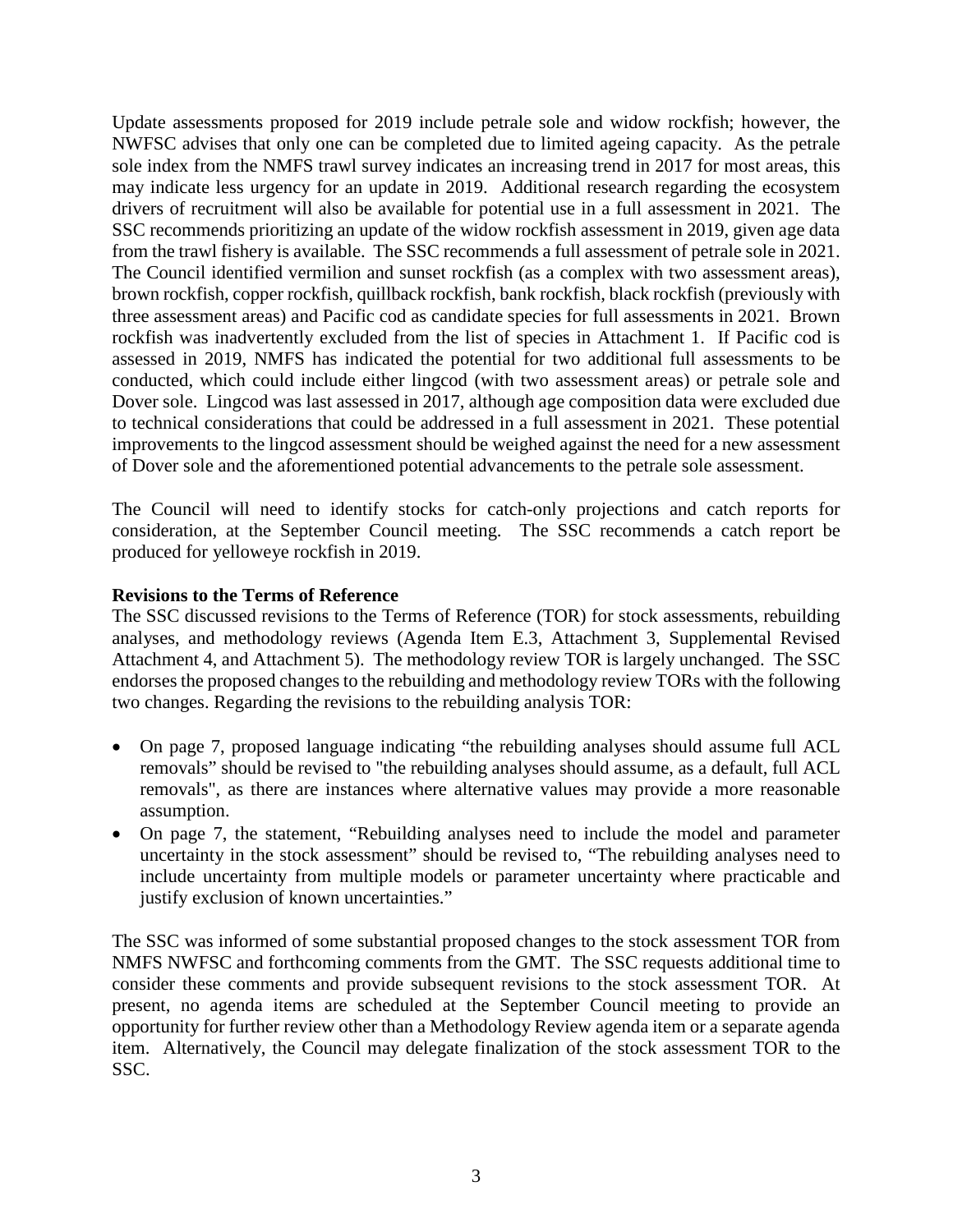# *SSC Notes:*

- *Widow rockfish fishing updating and needing to re-estimate selectivity and having time to process new otoliths from the new fishery may not be available until 2021 to inform selectivity or provide additional data from the shoreside fishery and IFQ fishery. New data available from the fishery may support an update in 2019 to address the new influx of data. Widow is relatively poorly supported by age composition data from the trawl survey and the data from the commercial fishery will provide useful information.*
- *Conducting five nearshore stocks may lead to efficiencies, but they can be challenging given the need to develop recreational indices of abundances. Expanded data-moderate method is a possibility. Brown rockfish was not included as a result of omission rather than prioritization of copper and quillback rockfish assessments.*
- *The SSC discussed the limited portion of the Pacific cod stock intermittently present off of the coast of Washington, at the southern end of their range and the potential for future efforts to assess the stock in collaboration with Canada.*
- *Research conducted by the NWFSC may identify population structure that could be taken into account in a full assessment of lingcod.*
- *TOR does not allow for many changes in the update and as a result, many stocks require a full assessment to evaluate changes to model structure that cannot be adequately reviewed in the process. A number of factors lead to few updates this cycle. The adjustments to sigma with the age of assessments may provide an impetus to update more assessments.*
- *No data moderate assessments this cycle as most stocks under consideration have age and length composition data to consider. Species like Rex sole are amenable to our current data moderate methods and DLM Tool may provide some other methods for use in the future that integrate comp data.*
- *Review of a data-moderate assessment in a STAR panel is not required but can be advantageous. It requires only review by the SSC groundfish subcommittee and approval by the SSC.*
- *Review of the sablefish catch reconstruction for Washington could be reviewed for application in 2019 as it was identified in the research and data needs last cycle.*
- *Schedule of assessments needs to take into account the needs of CIE reviewers with the timing of the reviews.*
- *On p. 12, add "larger of the category-specific default or the" between "Typically sigma would be based on" and "asymptotic uncertainty estimates..."*
- *On p. 43, the guidance on significant figures to use and report should apply to model outputs (e.g. depletion) also.*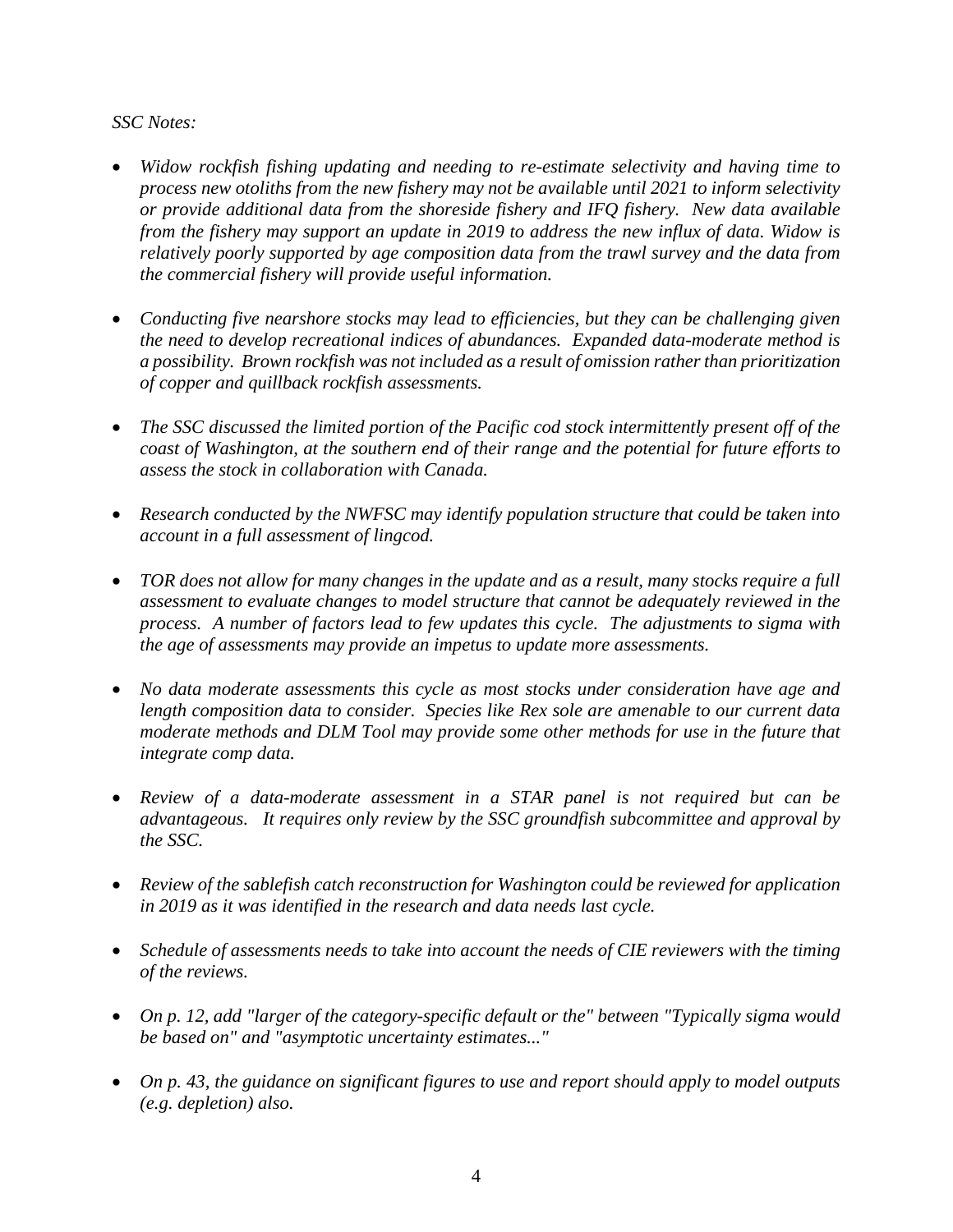- *The uncertainties referred to on page 7 of the rebuilding TOR are identified in the accepted practices guideline needs, which is applicable to assessments as well as rebuilding analyses.*
- *Earmark this for future meeting planning to schedule a meeting or send out a doodle pole to set a meeting time.*
- *At least the comments on the TOR from NMFS and others can be distributed to the SSC for consideration before September. Old text and grammatical edits can also be addressed. A groundfish and CPS subcommittee webinar with NMFS representatives (e.g., Jim Hastie) to discuss proposed changes before September would be beneficial providing writing assignments and establish review. A second look by SWFSC both in Santa Cruz and CPS staff in La Jolla would be beneficial as well.*
- *New NS1 guidelines allow for carry over and testing of scenarios that are above or below the ACL and can be further explored in the future.*
- *In the future, the draft changes to the TORs should be included in the March briefing book to provide additional time for review and revision in a two meeting process.*
- *Regarding the Stock Assessment TOR, the SSC notes the benefit of adding a summary of major changes and a checklist provided in Appendix D. This checklist could be expanded to be applicable to both groundfish or coastal pelagic species (CPS) or another checklist compiled specifically addressing CPS.*
- *There was discussion of subsampling from 30,000 otoliths collected for Dover sole during the trawl survey and by PSMFC port sampling etc. There is a need to discuss whether reprioritization of sampling effort is necessary to obtain additional samples of other species.*
- *Despite the time elapsed since the last assessment in 2011, delaying assessment to 2021 does not present a concern given the low attainment of Dover sole ACLs in recent years. The SSC notes that an update of the 2011 assessment could be conducted, though advancements in Stock Synthesis allowing independent mortality estimates for males and females was identified by the STAR panel as a reason to conduct a full assessment and is now possible.*

# *C. Council Administrative Matters*

3. National Marine Fisheries Service White Paper on Best Scientific Information Available (BSIA)

Dr. Jim Hastie (National Marine Fisheries Service, [NMFS]) briefed the Scientific and Statistical Committee (SSC) on a revised draft of the white paper "Framework for Determining that Stock Status Determinations and Harvest Specifications are Based on the Best Scientific Information Available" [\(Agenda Item C.3, Attachment 1, June 2018\)](https://www.pcouncil.org/wp-content/uploads/2018/05/C3_Att1_BSIA_WhitePaper_June2018BB.pdf). The SSC understands that the framework presented is meant to document the general process for determining best scientific information available (BSIA), with the intention that each Council will document their own processes.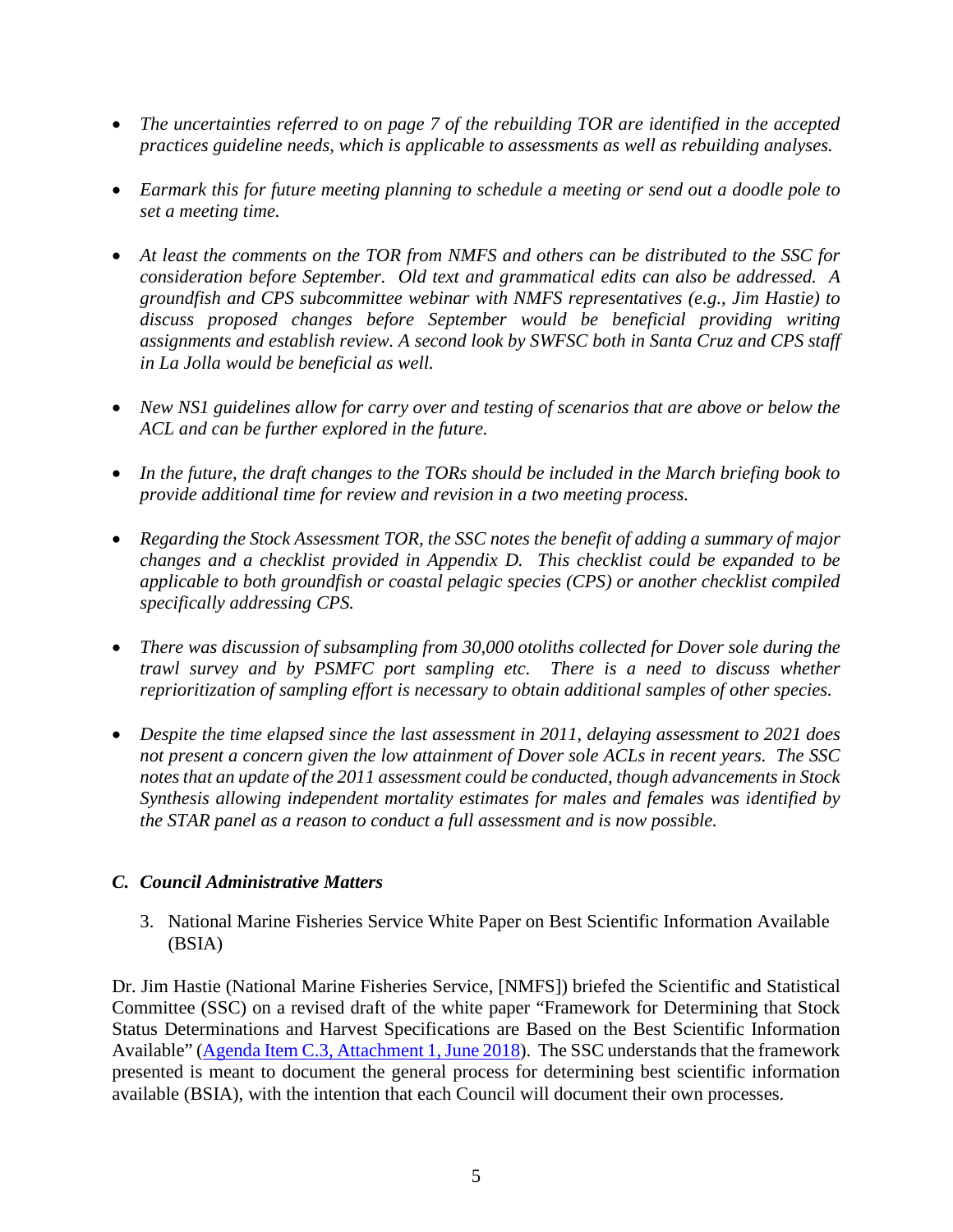Current Council and SSC processes appear to be consistent with the proposed framework. However, the SSC notes that the identification and role of the NOAA Fisheries representative in SSC review of an assessment (item 4b.ii. in Attachment 1) should be clarified. Specifically, will the representative come from the Regional office, or science centers? SSC members do not act as agency representatives in SSC deliberations.

The SSC also notes that there is still not an established protocol to resolve a disagreement between NMFS and the SSC on a determination of BSIA. However, each of the Council's other comments on previous versions [\(Agenda Item C.3, Situation Summary, June 2018\)](https://www.pcouncil.org/wp-content/uploads/2018/05/C3__SitSum_BSIA_June2018BB.pdf) appear to be acknowledged in the revised draft.

# *SSC Notes:*

*NMFS did not provide specific responses to input from Councils to initial drafts of the document. But comments seem to have been acknowledged:*

*SSC and Council previous comments:*

- *1. Policy needs to consider the SSC's conclusion on BSIA before making a determination of their own. [see 4d.ii.]*
- *2. PFMC SSC does not specify ABC (except for salmon). SSC determines OFL and Sigma, Council uses OFL and P\* to determine ABC. [see 4b and footnote 8.]*
- *3. Framework should clarify that BSIA requirement applies to all stock assessments – not just those performed by NMFS. [seems like this implication has been removed]*
- *4. Policy should result in BSIA determinations that are made expeditiously: recommend BSIA determinations be made at region level (not HQ) to avoid delay. [????]*

*The "recommendation" at the top of page 2 proposes a document that describes how each region applies the framework. TOR's for groundfish and CPS, process for salmon and HMS are all different from each other. Therefore some kind of general document summarizing the PFMC process across FMPs may be needed. It is unclear who should have to write such a document.* 

*NMFS can certify as BSAI an assessment that the SSC rejects. To our knowledge this has never happened in the WCR. Though we may have come close with 2017 POP.*

*"The SSC notes that there is still not an established protocol to resolve a disagreement between NMFS and the SSC on a determination of BSIA": this issue is simply highlighted by the proposed framework and is not a new concern.*

4. Research and Data Needs Document – Public Review Draft

The Scientific and Statistical Committee (SSC) reviewed the May 2018 draft of the Research and Data Needs Report (Attachment 1). The SSC agrees the document is ready for public review.

The May 2018 draft is comprehensive, yet its length and complexity makes identifying high priority research and data needs challenging. The amount of effort spent reviewing and revising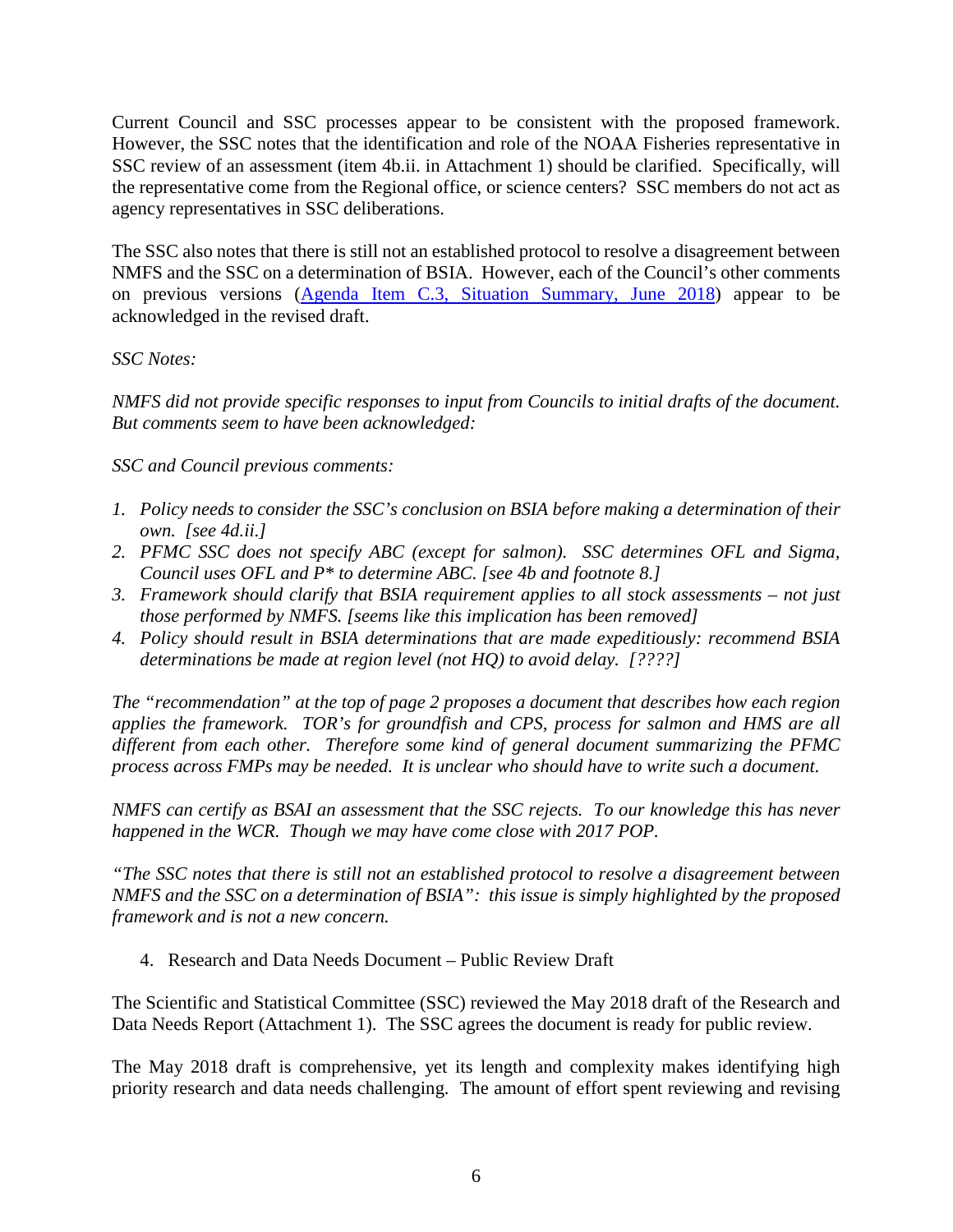the Research and Data Needs report by the SSC, other Council advisory bodies, and Council staff should be commensurate with its usefulness. The SSC recommends that the 2023 Research and Data Needs report be substantially slimmed down. A much shorter 2023 document with fewer priorities could be updated more frequently to remain current with evolving Council research and data needs.

The Council may wish to task Council staff to review other Councils' research and data needs processes and prepare recommendations for a revised process for the 2023 Research and Data Needs report.

# 11. Future Council Meeting Agenda and Workload Planning

The Scientific and Statistical Committee (SSC) proposes the following for future work planning:

# **Review of Proposed Sigma Methodologies**

The SSC recommends that a review of new sigma methodologies for estimating uncertainty in stock assessments be conducted just prior to the November Council meeting. This meeting should also include a review of an updated steepness prior for West Coast rockfish necessary to support 2019 stock assessments. This methodology review is proposed as a Groundfish and Coastal Pelagic Species (CPS) subcommittee meeting on November 1<sup>st</sup>.

#### **Review of Nearshore Remotely Operated Vehicles (ROV) Survey Designs and Methodologies**

The SSC proposes that this methodology review be scheduled after the November Council meeting. Members of the Groundfish subcommittee would conduct this review, along with a Center for Independent Experts (CIE) reviewer in late 2018 or early in 2019.

#### **Review of Historical Catch Reconstructions of Skate Species**

The SSC recommended that a Groundfish subcommittee review of historical skate catches at the species level take place after the November Council meeting if Longnose and Big skates' stock assessments are approved for the 2019 assessment cycle.

# **Data-Limited Tool-Kit Review**

This review will explore the use of the Management Strategy Evaluation (MSE) component of the Data-Limited Methods (DLM) Toolkit and any proposed new data-moderate methodologies to be considered in groundfish or coastal pelagic species stock assessments. The SSC recommends that the format of this meeting be a workshop, rather than a formal methodology review, to be scheduled for early 2019.

# **California Current Integrated Ecosystem Assessment (CCIEA) Indicator Review**

The CCIEA indicator review is currently scheduled for September 5<sup>th</sup>, as an Ecosystem-based management subcommittee meeting. The SSC recommends that a review of "Analysis of drivers of distribution of Albacore in CCS", be conducted as a joint Highly Migratory Species/ Ecosystembased management sub-committee webinar sometime after the November meeting.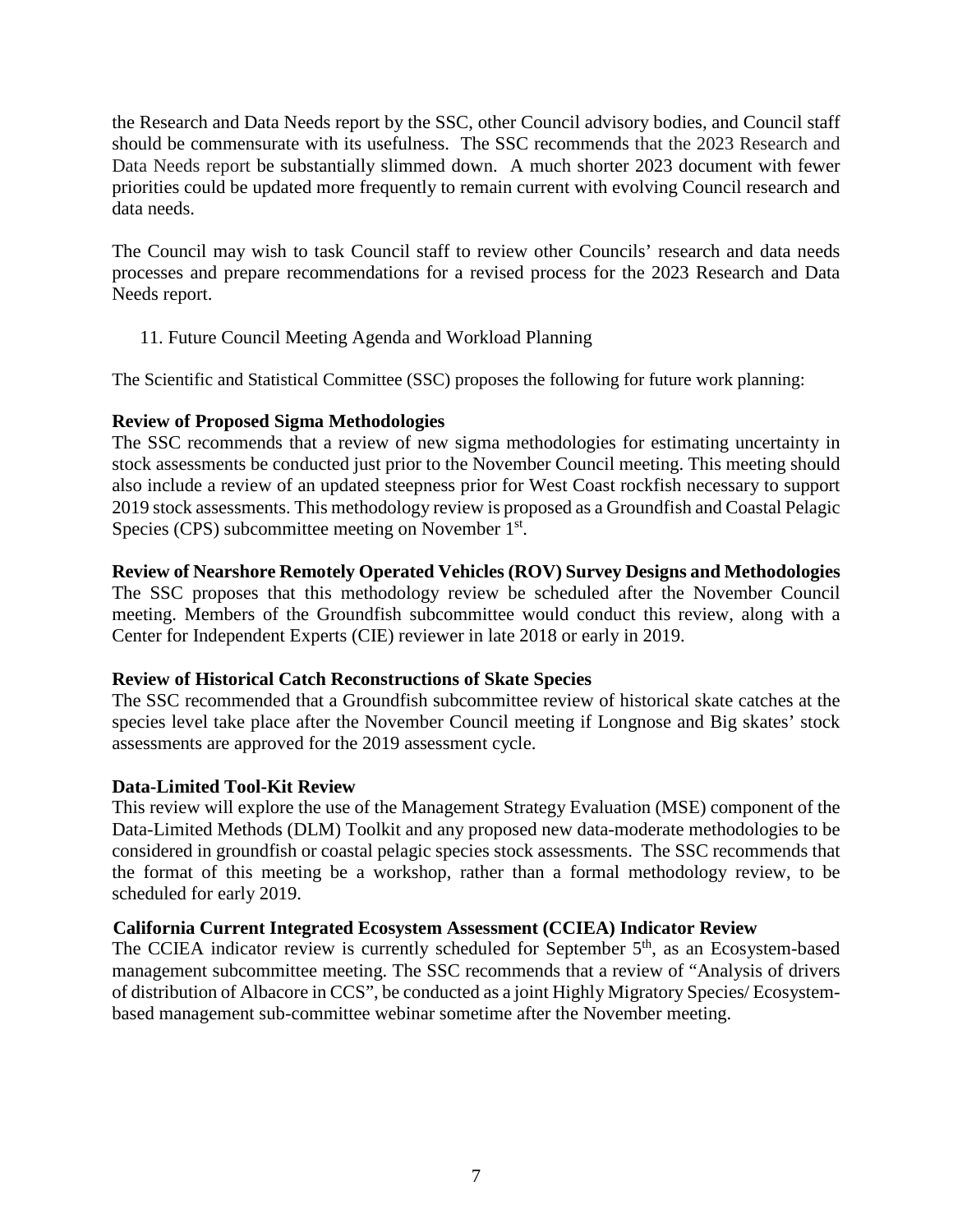#### **Salmon Methodology Review**

A salmon methodology review is tentatively scheduled for October. The exact timing and duration should be determined at the September Council meeting based on the available material for review.

#### **Other Items**

Three additional webinars are recommended; i) a webinar to discuss the Terms of Reference (TOR) for Stock Assessments, likely to occur in July, assuming that the Council accepts the SSC recommendation to postpone adoption of the TOR and scheduling final adoption at the September agenda; ii) a webinar for revisiting a subset of issues that arose at the catch estimation methodology from March of 2018, currently proposed for the week of July  $30<sup>th</sup>$ , and iii) best practices for Groundfish and CPS assessments, likely to be scheduled in August of 2018.

# **Coastal Pelagic Species Subcommittee**

The SSC also discussed the priorities and the future work plan for Coastal Pelagic Species that have been recently discussed by Council Staff, members of the Coastal Pelagic Species Management Team, the Southwest Fisheries Science Center, and members of the SSC for 2018 and 2019. Products, leads, and timelines will continue to be refined and will be discussed in more detail in September 2018.

*SSC Notes:*

*With regards to the ROV survey, the issue of potential conflict of interest was discussed; the chair of Groundfish sub-committee will not chair this as the ROV survey is part of the methodology used in Oregon.*

*Sablefish catch reconstruction issues could occur as part of the sablefish data workshop.*

*Coastal Pelagic Species (CPS) Notes: Motion came out of April CPS discussion. 7 additional items were identified as priorities. A number of items relate to consideration of revisions to assigning stocks to either "monitored" or "actively managed" category. Others address stock assessment prioritization, nearshore survey and expansion issues (including new sampling methodologies), and consideration of the timeline and process necessary to establish an OFL for the CSNA stock based on the methods previously described in SSC reports. Note that this last item can only be developed after the survey expansion issues are addressed (planned for April 2019).*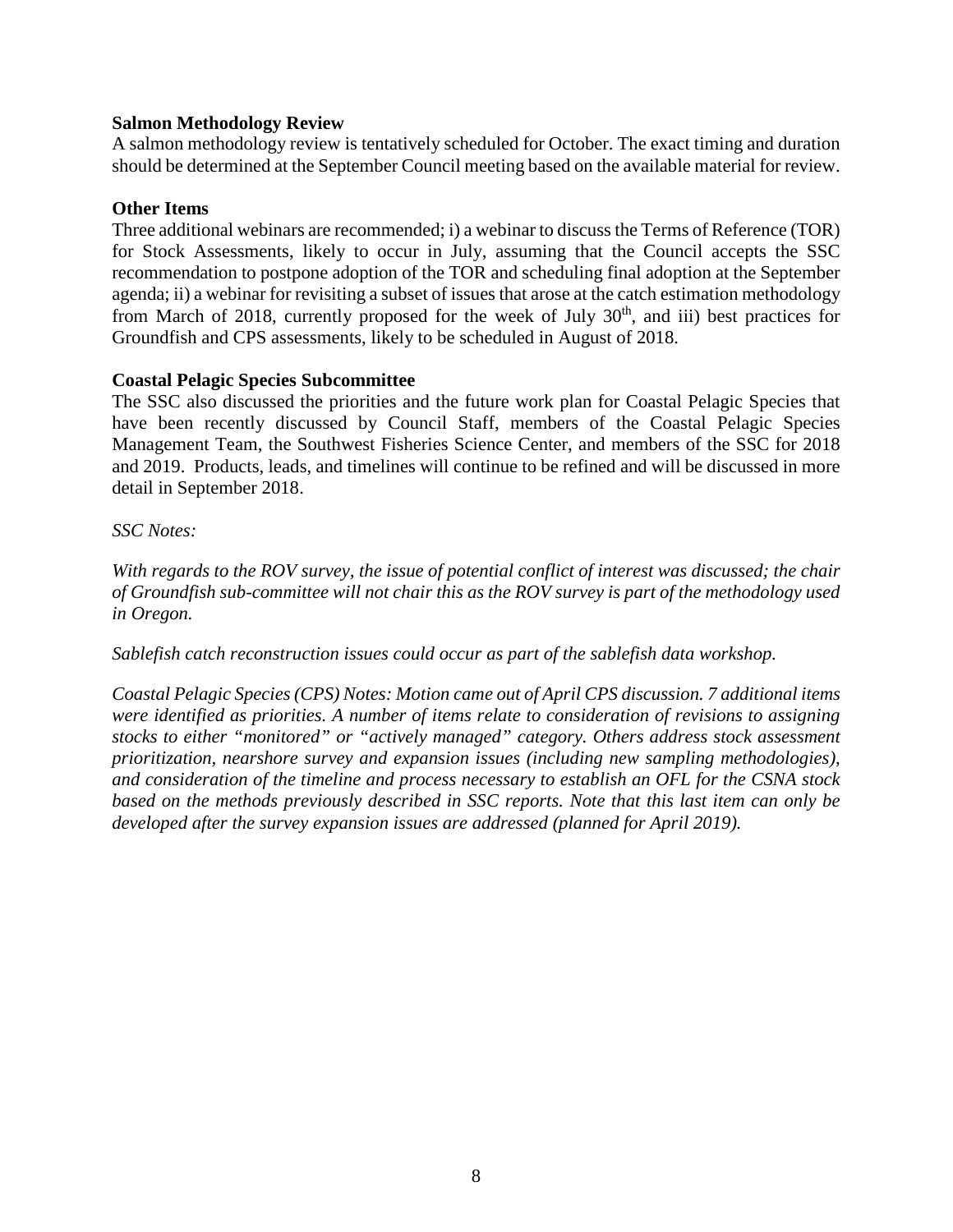| <b>Salmon</b>         | <b>Coastal Pelagic</b><br><b>Groundfish</b><br><b>Species</b> |                       | O<br><b>Highly</b><br><b>Migratory</b><br><b>Species</b> | <b>Economics</b>     | Ecosystem-<br><b>Based</b><br><b>Management</b> |  |
|-----------------------|---------------------------------------------------------------|-----------------------|----------------------------------------------------------|----------------------|-------------------------------------------------|--|
| <b>Galen Johnson</b>  | <b>David</b><br><b>Sampson</b>                                | <b>André Punt</b>     | <b>Aaron</b><br><b>Berger</b>                            | <b>Cameron Speir</b> | <b>Dan Holland</b>                              |  |
| John Budrick          | Aaron Berger                                                  | Aaron Berger          | John Field                                               | Michael Harte        | Evelyn Brown                                    |  |
| Alan Byrne            | John Budrick                                                  | Evelyn Brown          | Michael Harte                                            | Dan Holland          | John Field                                      |  |
| Owen Hamel            | John Field                                                    | John Budrick          | Dan Holland                                              | André Punt           | Michael Harte                                   |  |
| Michael Harte         | Owen Hamel                                                    | Alan Byrne            | André Punt                                               | David Sampson        | Galen Johnson                                   |  |
| Will<br>Satterthwaite | Meisha Key                                                    | John Field            | David<br>Sampson                                         |                      | André Punt                                      |  |
| Rishi Sharma          | André Punt                                                    | Owen Hamel            | Rishi Sharma                                             |                      | Will<br>Satterthwaite                           |  |
| Ole Shelton           | Rishi Sharma                                                  | Meisha Key            |                                                          |                      | Ole Shelton                                     |  |
| Cameron Speir         | Tien-Shui Tsou                                                | Will<br>Satterthwaite |                                                          |                      | Cameron Speir                                   |  |
|                       |                                                               | Tien-Shui Tsou        |                                                          |                      | Tien-Shui Tsou                                  |  |

# SSC Subcommittee Assignments, June 2018

**Bold** denotes Subcommittee Chairperson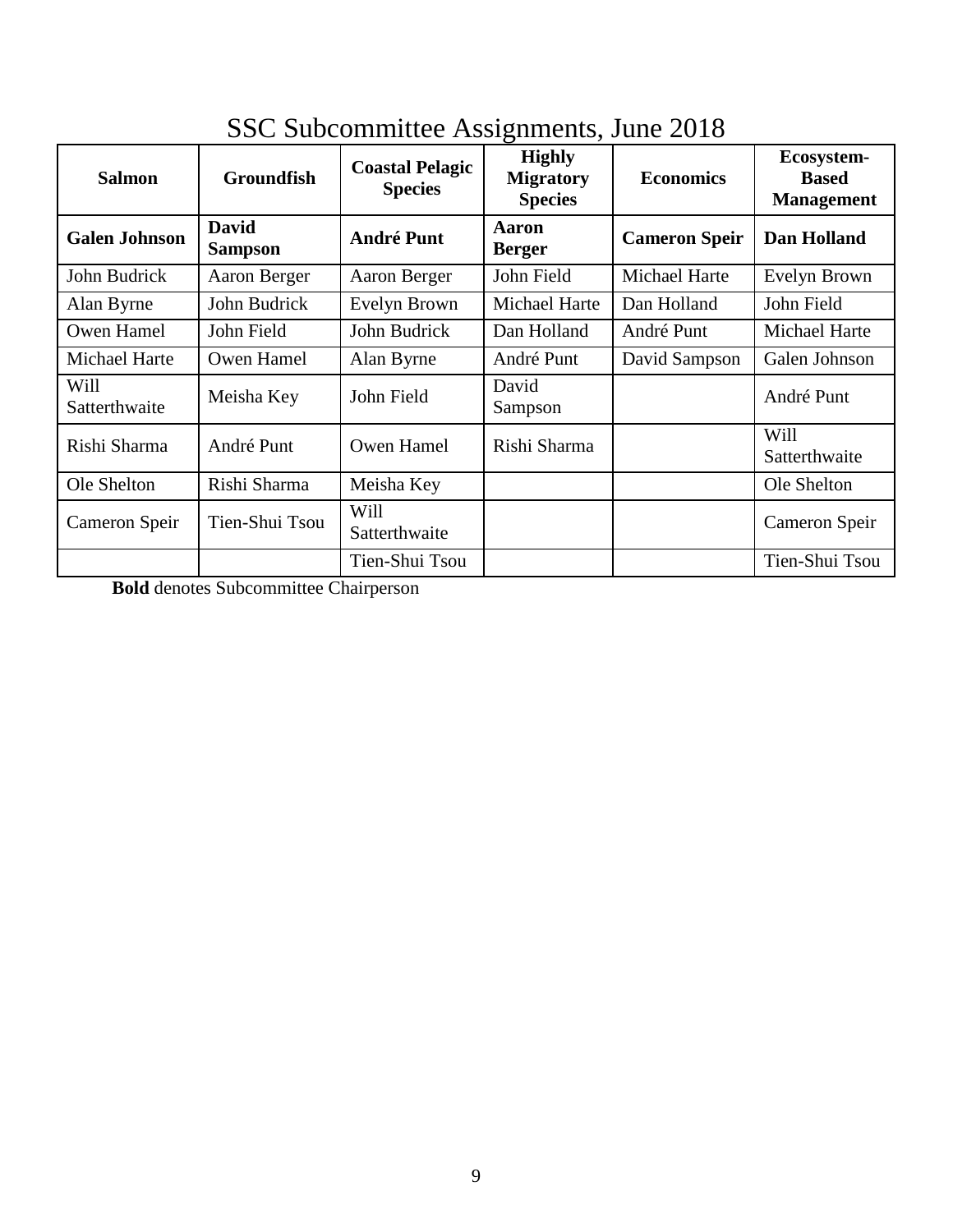| <b>Council Meeting Dates</b>                                                                                                                                               | <b>Location</b>                                                                                                                   | <b>Likely SSC Mtg Dates</b>                                                                                  | <b>Major Topics</b>                                                                                                                                                                                                                                                                                                                                           |
|----------------------------------------------------------------------------------------------------------------------------------------------------------------------------|-----------------------------------------------------------------------------------------------------------------------------------|--------------------------------------------------------------------------------------------------------------|---------------------------------------------------------------------------------------------------------------------------------------------------------------------------------------------------------------------------------------------------------------------------------------------------------------------------------------------------------------|
| September 5-12, 2018<br>Proposed Subcommittees may meet Wed,<br>Sept 5<br>Advisory Bodies may begin Thu, Sept 6<br>Council Session may begin Fri, Sept 7                   | DoubleTree by Hilton Hotel<br><b>Seattle Airport</b><br>18740 International Boulevard<br>Seattle, WA 98188<br>Phone: 206-246-8600 | One-day Ecosystem Subcm<br>Session<br>Wed, Sep 5<br>Two-day SSC Session<br>Thu, Sep 6 – Fri, Sep 7           | FEP Scoping<br><b>Climate and Communities</b><br>Initiative<br>Groundfish Methodology Review<br><b>Topic Selection</b><br>Groundfish and CPS Stock<br><b>Assessment TOR</b><br><b>Science Improvement Report</b><br>Research and Data Needs, Final<br>Salmon Methodology Topic<br>Priorities<br><b>HMS Drift GN Performance</b><br><b>Metrics Methodology</b> |
| <b>November 1-8, 2018</b><br>Proposed Subcommittees may meet Thu,<br>Nov 1<br>Advisory Bodies may begin Fri, Nov 2<br>Council Session may begin Sat, Nov 3                 | San Diego Marriott Del Mar<br>11966 El Camino Real<br>San Diego, CA 92130<br>Phone: 858-523-1700                                  | One-day GF & CPS<br><b>Subcms Session</b><br>Thu, Nov 1<br>Two-day SSC Session<br>Fri, Nov $2 - Sat$ , Nov 3 | <b>CPS Methodology Topic Selection</b><br>Groundfish Methodology Topic<br>Priorities<br>Salmon Methodology Review<br><b>Salmon Rebuilding Plans</b><br>HMS SDC and Reference Points                                                                                                                                                                           |
| <b>March 5-12, 2019</b><br>Proposed Subcommittees may meet Tue,<br>March <sub>5</sub><br>Advisory Bodies may begin Wed, March 6<br>Council Session may begin Thur, March 7 | <b>Hilton Vancouver Washington</b><br>301 W. Sixth Street<br>Vancouver, WA 98660 USA<br>Phone: 360-993-4500                       | Two-day SSC Session<br>Wed, Mar 6 - Thu, Mar 7                                                               | <b>Identify Salmon Management</b><br>Objectives (possible test<br>fishery alternatives)<br>Salmon Review/Pre I<br><b>Salmon Rebuilding Plans</b><br>Groundfish Science Improvement<br><b>WS</b> Reports<br><b>CA Current IEA Report</b><br><b>Climate and Communities</b><br>Initiative<br><b>Identify New FEP Initiatives</b>                                |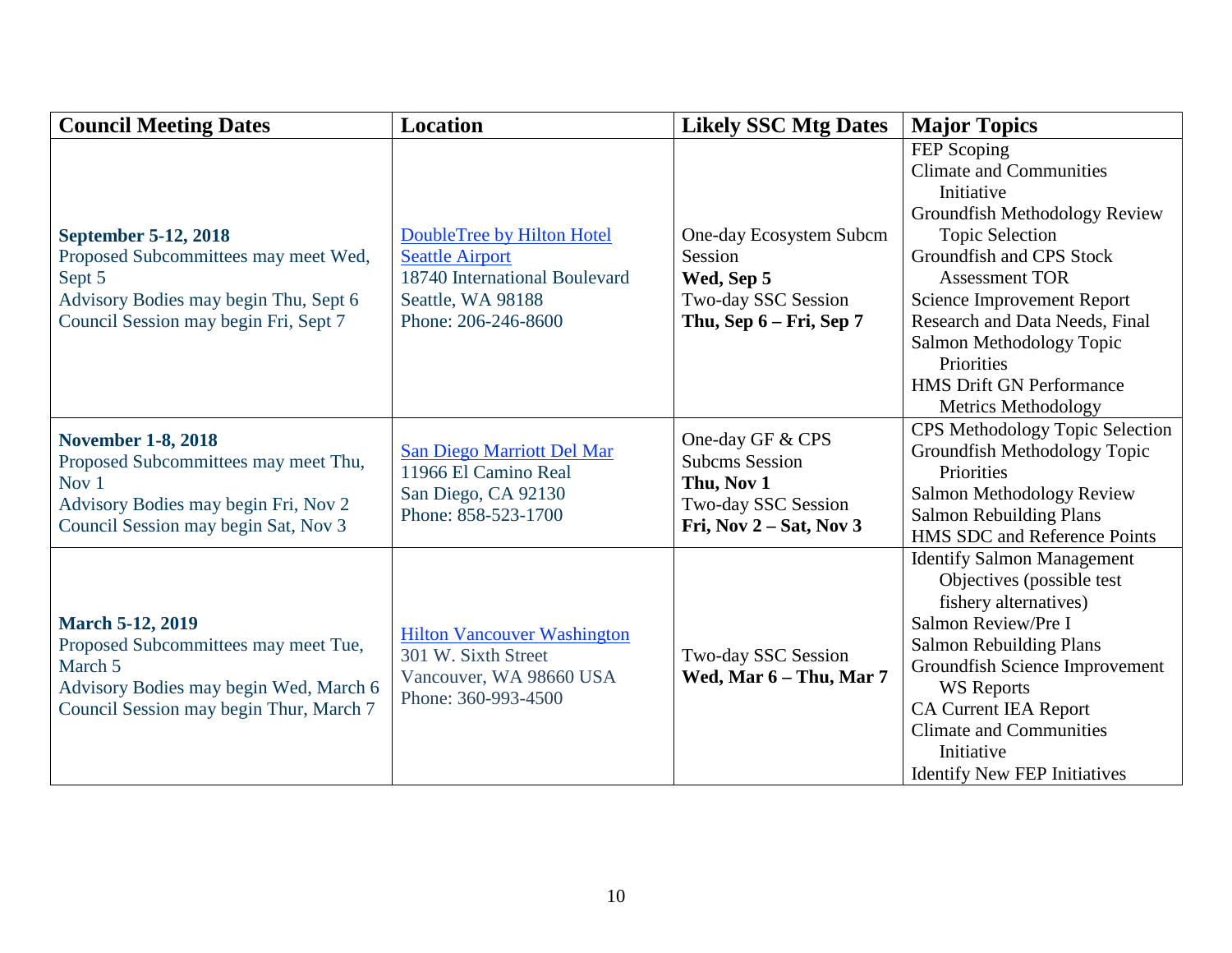| <b>April 9-16, 2019</b><br>Proposed Subcommittees may meet Apr 9<br>Advisory Bodies may begin Wed, Apr 10<br>Council Session may begin Thur, Apr 11                     | DoubleTree by Hilton Sonoma<br>One Doubletree Drive<br>Rohnert Park, CA 94928<br>Phone: 707-584-5466                                | Two-day SSC Session<br>Wed, Apr $10$ – Thu, Apr<br>11                                                        | Pacific Sardine Assessment and<br><b>Management Measures</b><br><b>CPS Methodology Review Topic</b><br>Selection<br>Salmon Methodology Review<br><b>Topic Selection</b><br>Sablefish MSE Scoping                                                                                |
|-------------------------------------------------------------------------------------------------------------------------------------------------------------------------|-------------------------------------------------------------------------------------------------------------------------------------|--------------------------------------------------------------------------------------------------------------|---------------------------------------------------------------------------------------------------------------------------------------------------------------------------------------------------------------------------------------------------------------------------------|
| June 18-25, 2019<br>Proposed Subcommittees may meet Tues,<br>June 18<br>Advisory Bodies may begin Wed, June 19<br>Council Session may begin Thur, June 20               | DoubleTree by Hilton San Diego -<br><b>Mission Valley</b><br>7450 Hazard Center Drive<br>San Diego, CA 92108<br>Phone: 619-297-5466 | One-day Groundfish Subcm<br>Session<br>Tue, June 18<br>Two-day SSC Session<br>Wed, June 19 - Thu, June<br>20 | Pacific Mackerel Assessment and<br><b>Management Measures</b><br>Groundfish Cabezon and Update<br>Assessments & Yelloweye<br><b>Catch Report</b><br>2021-2022 Groundfish Spex<br>Planning                                                                                       |
| September 11-18, 2019<br>Proposed Subcommittees may meet Wed,<br>Sept 11<br>Advisory Bodies may begin Thur, Sept 12<br>Council Session may begin Fri, Sept 13           | The Riverside Hotel<br>2900 Chinden Blvd<br>Boise, ID 83714<br>Phone: 208-343-1871                                                  | One-day Ecosystem Subcm<br>Session<br>Wed, Sep 11<br>Two-day SSC Session<br>Thu, Sep 12 – Fri, Sep 13        | <b>Groundfish Assessments Review</b><br>2021-2022 Groundfish Spex<br><b>Groundfish Stock Assessment</b><br>Methodology Review Topic<br>Selection<br>Off-year Science Improvements<br>Salmon Methodology Topic<br>Priorities                                                     |
| <b>November 13-20, 2019</b><br>Proposed Subcommittees may meet Wed,<br><b>Nov 13</b><br>Advisory Bodies may begin Thur, Nov 14<br>Council Session may begin Fri, Nov 15 | <b>Hilton Orange County/Costa Mesa</b><br>3050 Bristol Street<br>Costa Mesa, CA 92626<br>Phone: 714-540-7000                        | Two-day SSC Session<br>Thu, Nov 14 – Fri, Nov 15                                                             | CPS Methodology Topic Selection<br><b>CPS SAFE</b><br>Groundfish Stock Assessments &<br><b>Cowcod Rebuilding Analysis</b><br>(if needed)<br>2021-2022 Groundfish Spex<br><b>Groundfish Stock Assessment</b><br>Methodology Topic Priorities<br><b>Salmon Methodology Review</b> |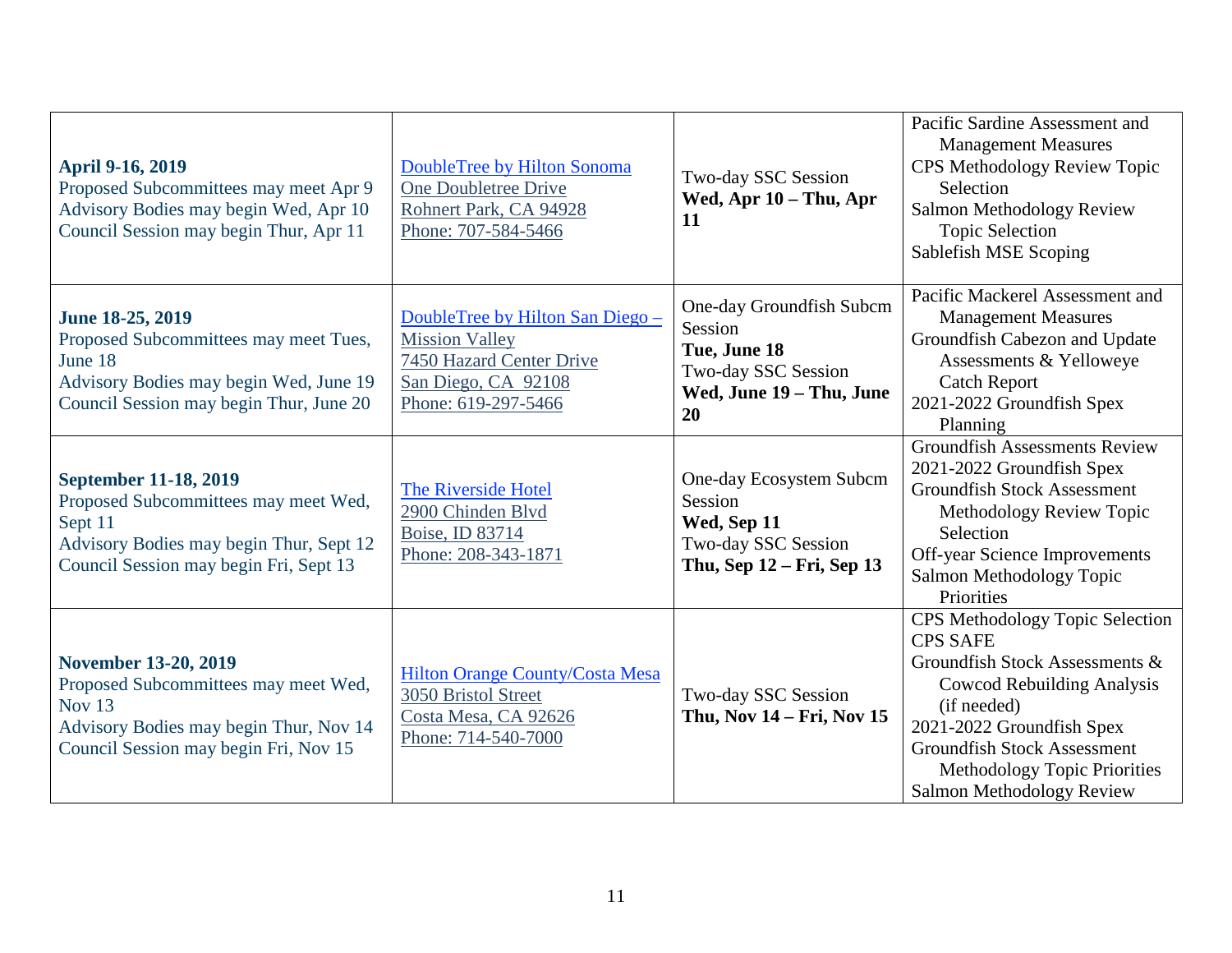|                         | Proposed Workshops and SSC Subcommittee Meetings for 2018 and 2019                                                           |                                                                           |                                                 |                                      |                                       |                          |                                |  |  |
|-------------------------|------------------------------------------------------------------------------------------------------------------------------|---------------------------------------------------------------------------|-------------------------------------------------|--------------------------------------|---------------------------------------|--------------------------|--------------------------------|--|--|
|                         | <b>Workshop/Meeting</b>                                                                                                      | <b>Potential Dates</b>                                                    | Sponsor/<br><b>Tentative</b><br><b>Location</b> | <b>SSC Reps.</b>                     | <b>Additional</b><br><b>Reviewers</b> | AB Reps.                 | <b>Council</b><br><b>Staff</b> |  |  |
| $\mathbf{1}$            | <b>CCIEA</b> Indicator Review                                                                                                | Sep. 5                                                                    | Council/<br>Seattle, WA                         | Ecosystem<br>Subcommittee            | None                                  | <b>EWG</b><br>EAS        | DeVore                         |  |  |
| $\overline{2}$          | Salmon Methodology<br>Review                                                                                                 | Oct. 3?                                                                   | Council/<br>Portland, OR or<br>webinar?         | Salmon<br>Subcommittee               | <b>TBD</b>                            | <b>STT</b><br><b>MEW</b> | Ehlke                          |  |  |
| 3                       | <b>Review of Proposed</b><br>Sigma Methodologies<br>and Steepness Prior                                                      | Nov. $1$                                                                  | Council/<br><b>TBD</b>                          | GF & CPS<br>Subcommittees            | <b>TBD</b>                            | <b>TBD</b>               | DeVore                         |  |  |
| $\overline{\mathbf{4}}$ | <b>Review of Nearshore</b><br><b>ROV Survey Designs and</b><br>Methodologies                                                 | After Nov. Council<br>meeting - TBD                                       | Council/<br><b>TBD</b>                          | <b>GF</b><br>Subcommittee<br>members | <b>CIE</b>                            | <b>TBD</b>               | <b>DeVore</b>                  |  |  |
| 5                       | <b>Review of Historical</b><br><b>Catch Reconstructions of</b><br><b>Skate Species and Other</b><br><b>Skate Data Issues</b> | After Nov. Council<br>Meeting - TBD                                       | Council/<br><b>TBD</b>                          | <b>GF</b><br>Subcommittee            | <b>TBD</b>                            | <b>TBD</b>               | DeVore                         |  |  |
| 6                       | Data-Limited ToolKit<br><b>Methodology Review</b>                                                                            | After Nov. Council<br>Meeting/Fall<br><b>Through Spring</b><br>2019 - TBD | Council/<br><b>TBD</b>                          | GF & CPS<br>Subcommittees            | <b>TBD</b>                            | <b>TBD</b>               | DeVore                         |  |  |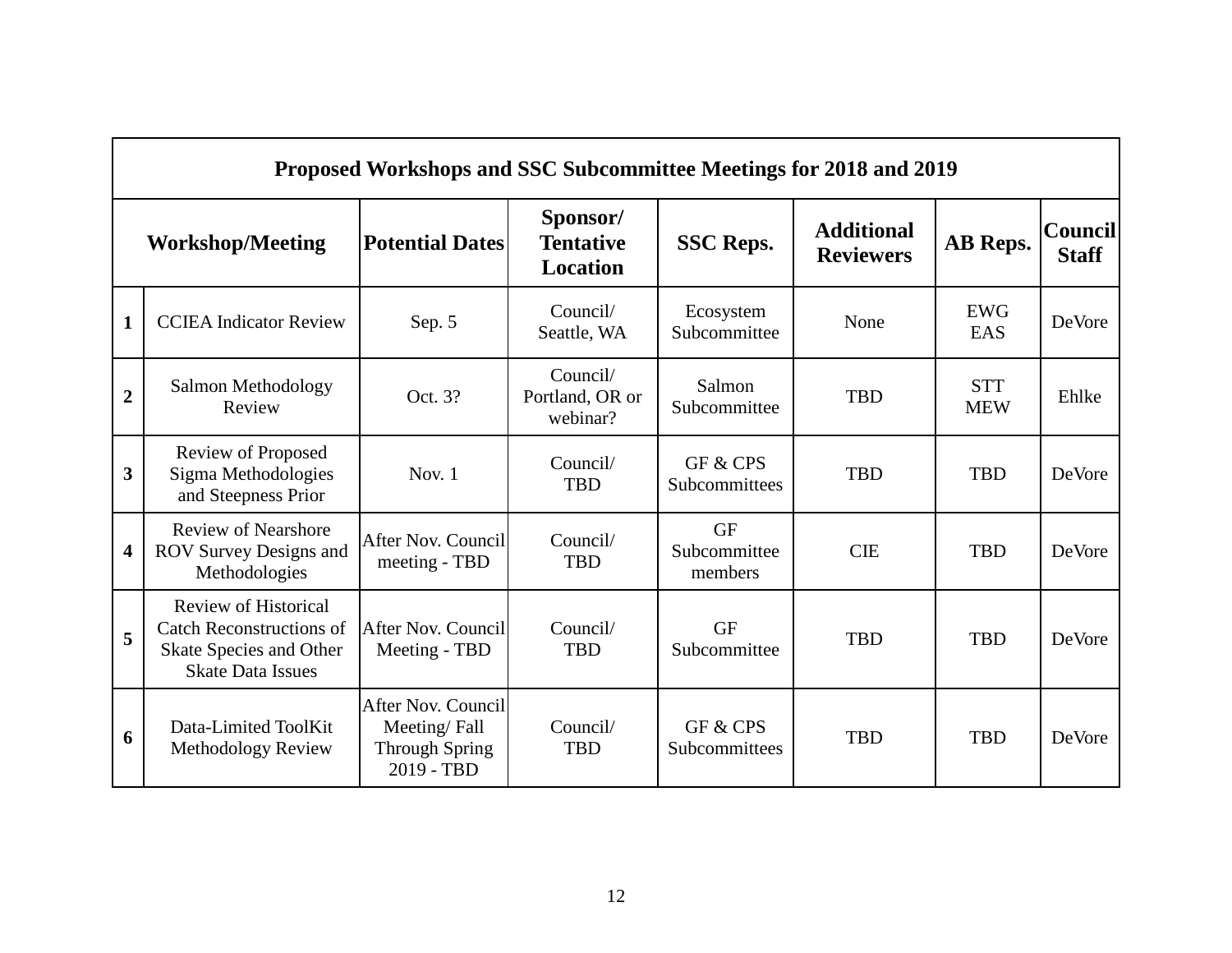|                | Proposed Workshops and SSC Subcommittee Meetings for 2018 and 2019 |                          |                                                 |                                       |                                       |                              |                                |  |
|----------------|--------------------------------------------------------------------|--------------------------|-------------------------------------------------|---------------------------------------|---------------------------------------|------------------------------|--------------------------------|--|
|                | <b>Workshop/Meeting</b>                                            | <b>Potential Dates</b>   | Sponsor/<br><b>Tentative</b><br><b>Location</b> | <b>SSC Reps.</b>                      | <b>Additional</b><br><b>Reviewers</b> | <b>AB</b> Reps.              | <b>Council</b><br><b>Staff</b> |  |
| $\overline{7}$ | Pacific Sardine Update<br><b>Assessment Review</b>                 | March 2019 TBD           | Council/<br><b>TBD</b>                          | <b>CPS</b><br>Subcommittee            | None                                  | <b>CPSMT</b><br><b>CPSAS</b> | Griffin                        |  |
| 8              | Pacific Mackerel STAR<br>Panel                                     | Apr. 29 - May 2,<br>2019 | Council/<br>La Jolla, CA                        | <b>CPS</b><br>Subcommittee<br>members | <b>CIE</b>                            | <b>CPSMT</b><br><b>CPSAS</b> | Griffin                        |  |
| 9              | <b>Cabezon STAR Panel</b>                                          | May 6-10, 2019           | Council/<br>Seattle, WA or<br>Newport, OR       | <b>GF</b><br>Subcommittee<br>members  | <b>CIE</b>                            | <b>GMT</b><br><b>GAP</b>     | DeVore                         |  |
| 10             | Longnose and Big Skates<br><b>STAR Panel</b>                       | June 3-7, 2019           | Council/<br>Seattle, WA or<br>Newport, OR       | <b>GF</b><br>Subcommittee<br>members  | <b>CIE</b>                            | <b>GMT</b><br><b>GAP</b>     | DeVore                         |  |
| 11             | SSC Cabezon and Update<br><b>Assessments Review</b>                | June 18, 2019            | Council/<br>San Diego, CA                       | <b>GF</b><br>Subcommittee             | <b>NA</b>                             | <b>GMT</b><br><b>GAP</b>     | <b>DeVore</b>                  |  |
| 12             | Gopher/Black-and-<br>Yellow RF and Cowcod<br><b>STAR Panel</b>     | July 8-12, 2019          | Council/<br>Santa Cruz, CA                      | <b>GF</b><br>Subcommittee<br>members  | <b>CIE</b>                            | <b>GMT</b><br><b>GAP</b>     | DeVore                         |  |
| 13             | Sablefish STAR Panel                                               | July 22-26, 2019         | Council/<br>Seattle, WA                         | <b>GF</b><br>Subcommittee<br>members  | <b>CIE</b>                            | <b>GMT</b><br><b>GAP</b>     | DeVore                         |  |